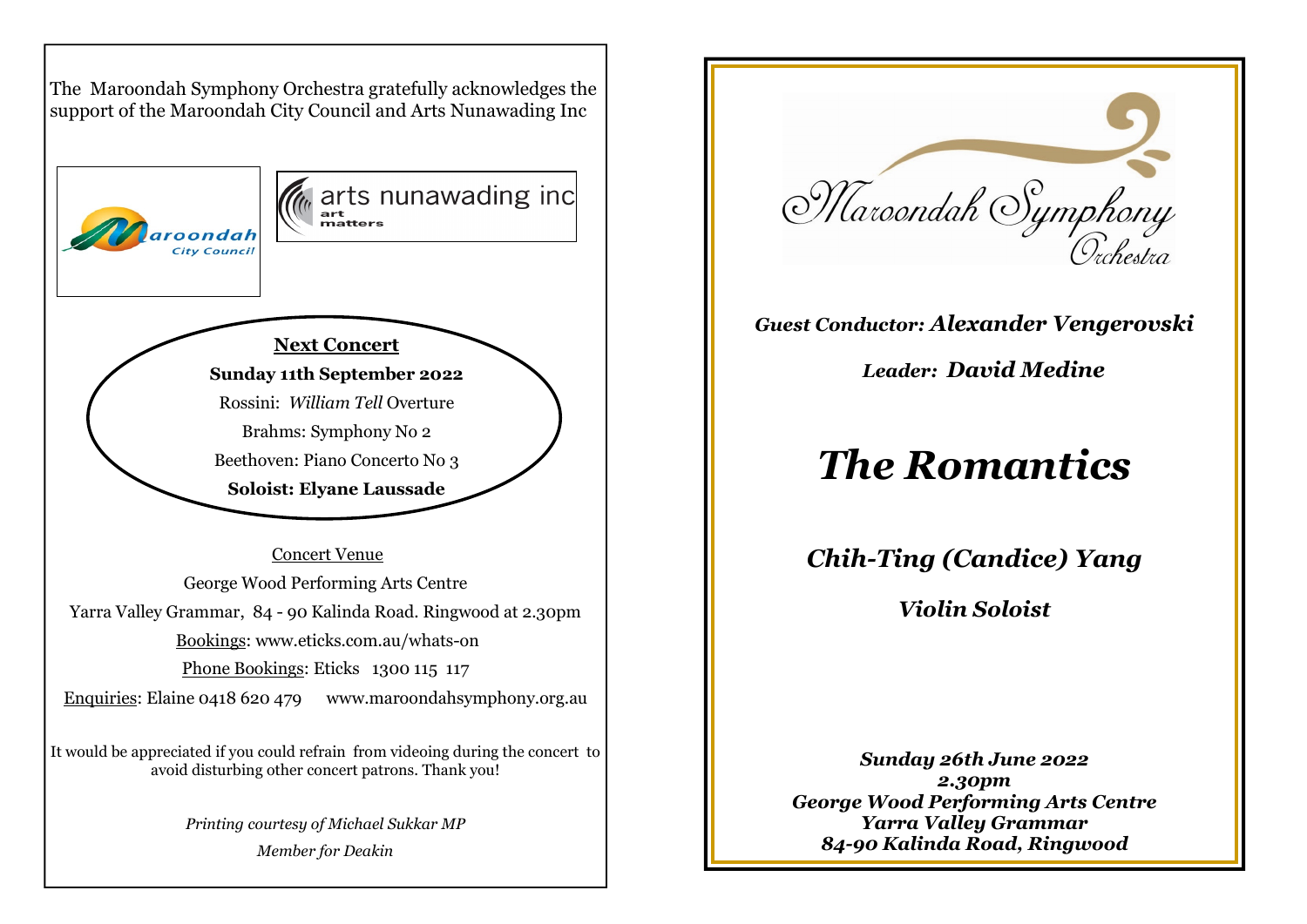#### *Maroondah Symphony Orchestra*

# *SOLOISTChih-Ting (Candice) Yang*



Chih-Ting (Candice) Yang is currently completing her Honours degree in Music Performance at the Melbourne Conservatorium of Music, University of Melbourne studying with Mark Mogilevski. Previously she studied with Isin Cakmakcioglu at the Victorian College of the Arts Secondary School.

 Chih-Ting has been awarded the Margaret Schofield Memorial Scholarship from the Victorian Curriculum and Assessment Authority to study at the university. Since Chih-Ting's time at the Melbourne Conservatorium of Music, she has also been awarded multiple scholarships, including the Albert and Marie Diamant Scholarship, Bertha Jorgensen Exhibition and the Corinna D'Hage Mayer String Scholarship.

Chih-Ting has been involved in Symphony and Philharmonic Orchestras, and the String Ensemble at the Melbourne Conservatorium of Music. She has also performed many solo concerts in her music career.

We are delighted to have Chih-Ting as soloist in today's concert.

The Maroondah Symphony Orchestra was founded in 1964 and prides itself on providing local access to quality classical music. It presents four concerts a year at the George Wood Performing Arts Centre, Yarra Valley Grammar in Ringwood. The programs are of classical and lighter classical music where talented young musicians as well as professional soloists of repute are featured. Repeat performances can be arranged for charity and other organisations.

The Orchestra is based in Ringwood and is open to musicians ranging from senior secondary students to mature age. Rehearsals are held each Tuesday evening at Maroondah Federation Estate, 32 Greenwood Avenue, Ringwood from 7:45pm to 10:00pm.

For information about the Orchestra or prospective players:

Phone: Steve 0419 008 679 or Lyn 0411 087 457 or via the website

www.maroondahsymphony.org.au

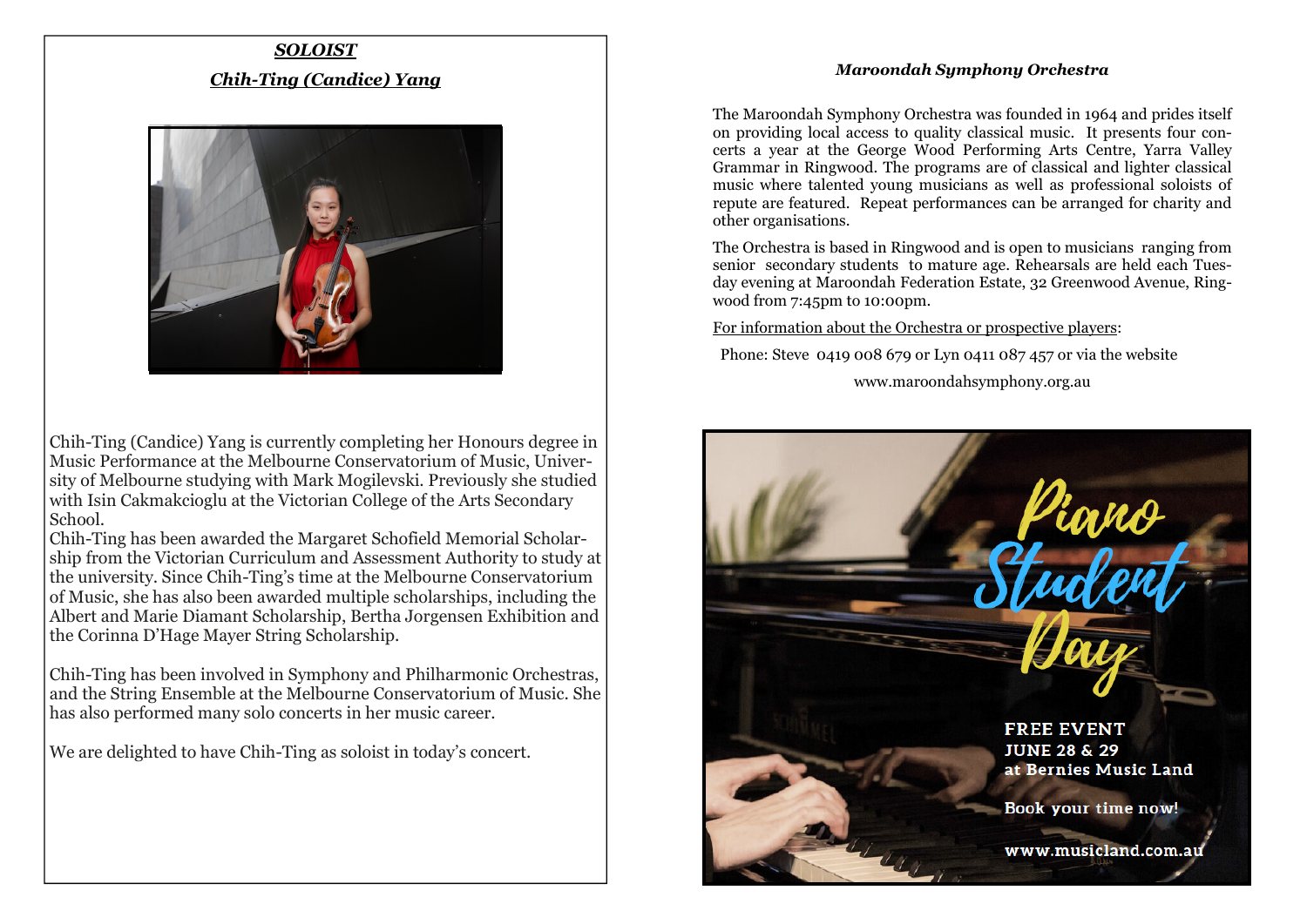# *Maroondah Symphony Orchestra*

#### **1st Violin**

 David Medine \* Yoke-Cheng Vaile Michela Scully Suneith Sukumar Katharine Goodall Peta Cope Maddy Stamatescu Carly Palmer Sophie Novena Don Pople

 **2nd Violin**

 Chandlu Nerimbodath \* **Oboe** Rebecca Kogios Ian McDonald Cathy Bills Elaine Ogden Anne Lacey

#### **Viola**

 Gitta Green **\***  Joella Gould Paul Watson Myra Peeler Helen Lawrence

#### **Cello**

 Kendra Vermaas \* Elaine Neely Keren Smith Arthur Braun Amelia Eaton Charlotte Poole Liz Bromwich Tim Hyndman

**Double Bass** Michael Taylor \* Hilton Vermaas Bill Clark

**Flute** Melanie Smith \* Melissa Ho Fiona O'Callaghan

**Piccolo**Fiona O'Callaghan

 Paride Pizzingrilli \* Meg Bowker

#### **Clarinet**

 Rosemary Smith \* Lyn McCutcheon

#### **Bassoon**

 Robert Weiss \* Cathy Latto

#### **French Horn**

David Keeffe \* Kim Alford Sarah Webster

#### **Trumpet** Steve Burns \* Paul Barton

Emily Johnson

**Trombone** Kenton Smith Willow Woodman

**Timpani**Allison Summers

#### **\* Section Leader**

Program Notes:Robert Weiss



### *Alexander Vengerovski*

 *Guest Conductor* 

B Mus (Moscow), Master of Music (Melbourne University0

Alexander Vengerovski has been a professional musician all his life, training at the Russian Academy of Music in Moscow under professor

 Shteiman. Before that, he attended the Kharkov Special Music School in the Ukraine studying violin and percussion. Prior to his move to Australia in 1999, he was the principal percussionist of the Moscow State Symphony Orchestra. Alexander has performed as a soloist and as a member of orchestras in more than fifty countries, and in 1998 was recognised with the Honoured Artist of Russia award. His orchestra involvement in Australia includes engagements with the Melbourne Symphony Orchestra, Pops Orchestra and others. In May 2016 he completed a Master of Music (Conducting) at the Melbourne Conservatorium of Music (University of Melbourne) under Benjamin Northey, the chief conductor of the Christchurch Symphony Orchestra and associate conductor of the Melbourne Symphony Orchestra. He is founder and music director of the Melbourne Classic Orchestra (2016) and since 2018 music director of Dandenong Ranges Orchestra.

#### **SUPPORTING THE MUSICAL JOURNEY**

From daring beginners to the talented Maroondah Symphony Orchestra. **Bows for Strings supports and** inspires all level of musician.

> Find us online or visit our Glen Waverley workshop and showroom.

Bows for Strings

802 7905 | 5-7 Gler